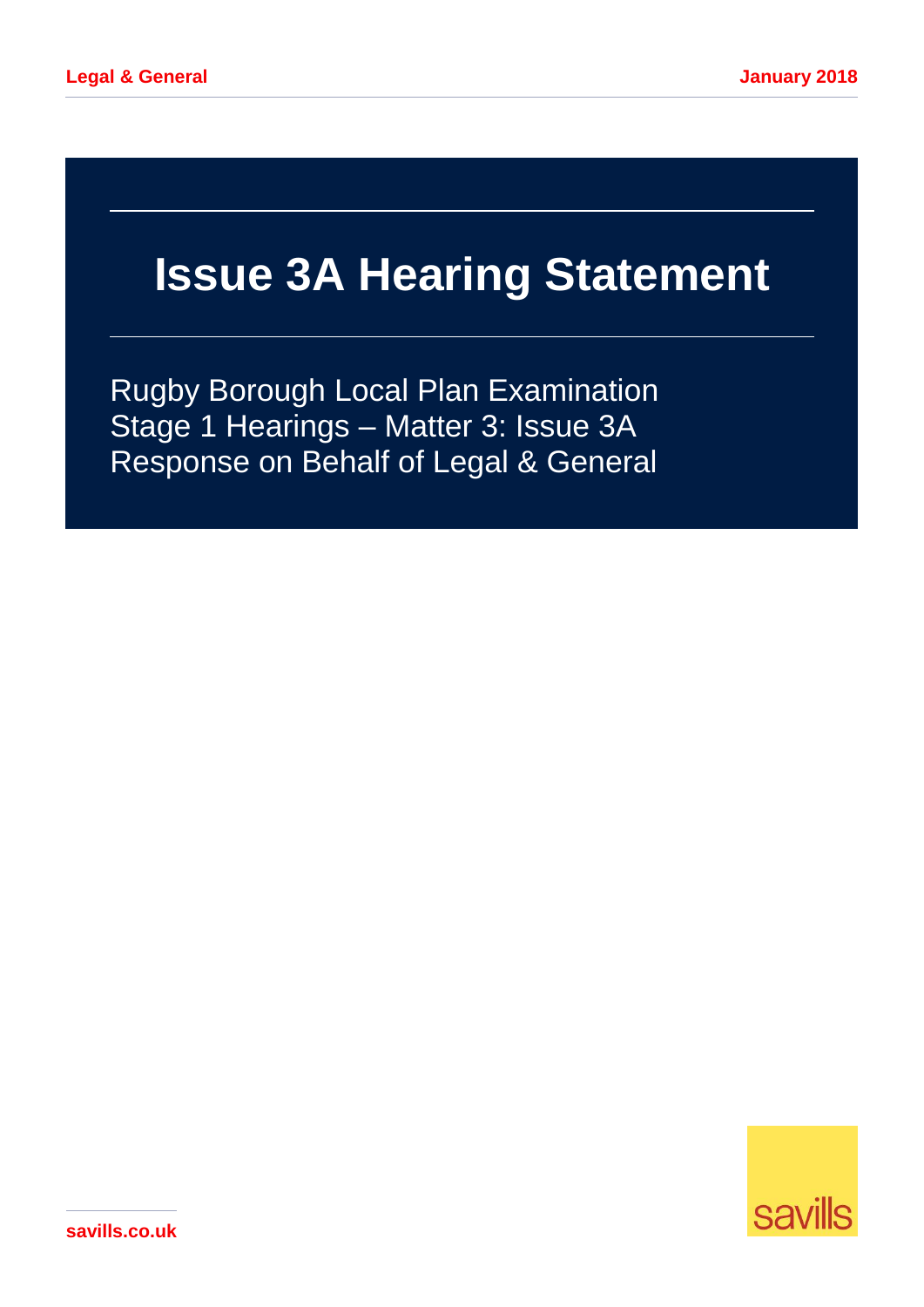**Rugby Local Plan Examination** 

# **Contents**

|    | 1. Introduction                    |  |  |
|----|------------------------------------|--|--|
|    |                                    |  |  |
| 2. | <b>Matter 3 Issue 3A Questions</b> |  |  |
|    |                                    |  |  |
|    | 22                                 |  |  |
|    | 23                                 |  |  |
|    | 24                                 |  |  |
|    | 25                                 |  |  |
|    |                                    |  |  |

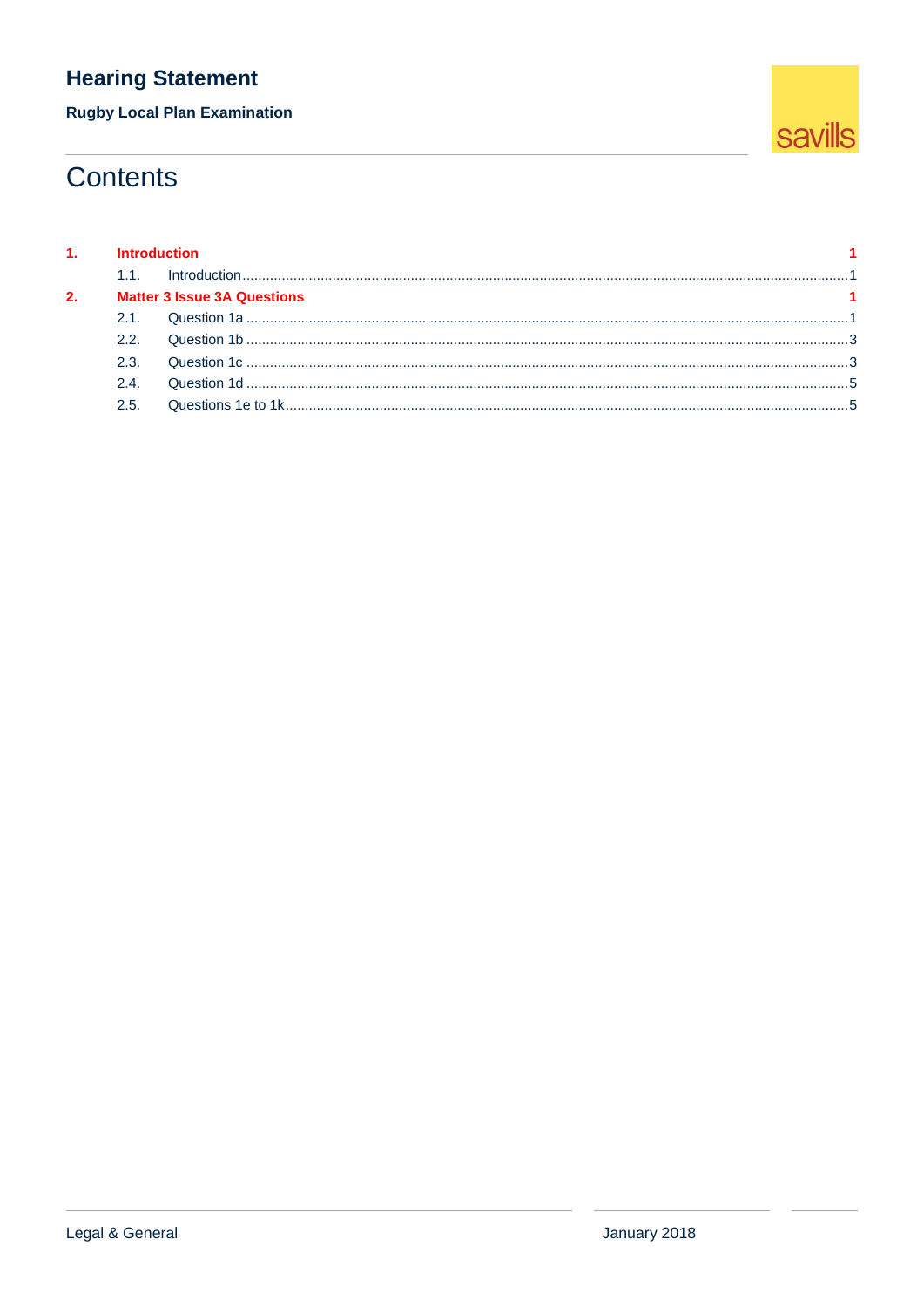**Rugby Local Plan Examination**



# <span id="page-2-0"></span>**1. Introduction**

## <span id="page-2-1"></span>**1.1. Introduction**

1.1.1 Savills has been instructed by Legal & General to submit a Hearing Statement in response to Matter 3 Issue 3A of the Rugby Borough Local Plan Examination, specifically in relation to questions 1a, c and d.

# <span id="page-2-2"></span>**2. Matter 3 Issue 3A Questions**

## <span id="page-2-3"></span>**2.1. Question 1a**

- 2.1.1. The settlement hierarchy approach set out in Policy GP2 is considered to be justified and consistent with national policy. However the wording used in Policy GP2 with respect to development at the Main Rural Settlements is not considered to be entirely consistent with the wording used with respect to development at Rugby Town.
- 2.1.2. At the heart of the National Planning Policy Framework (NPPF) is a presumption in favour of sustainable development<sup>1</sup>. Rugby Town is the primary settlement in the Borough, providing significant employment, retail, leisure, public transport and other services and facilities and thereby has a significant capacity for enabling the delivery of sustainable development to meet development needs for the next Plan period.
- 2.1.3. Nevertheless the NPPF does not restrict development, or the achievement of sustainable development, to the main urban areas. The NPPF<sup>2</sup> states that "*to promote a strong rural economy, local and neighbourhood plans should: Promote the retention and development of local services and community*  facilities in villages<sup>"</sup>. The NPPF<sup>3</sup> also states that "*to promote sustainable development in rural areas*, *housing should be located where it will enhance or maintain the vitality of rural communities. For*  example, where there are groups of smaller settlements, development in one village may support *services in a nearby village…*".
- 2.1.4. The NPPF therefore highlights the role that development can play in maintaining the vitality and viability of rural areas. The rural areas of Rugby Borough make up the majority of the Borough and contain 34

<sup>1</sup> Paragraph 14 – NPPF.

<sup>2</sup> Paragraph 28 – NPPF.

<sup>3</sup> Paragraph 55 – NPPF.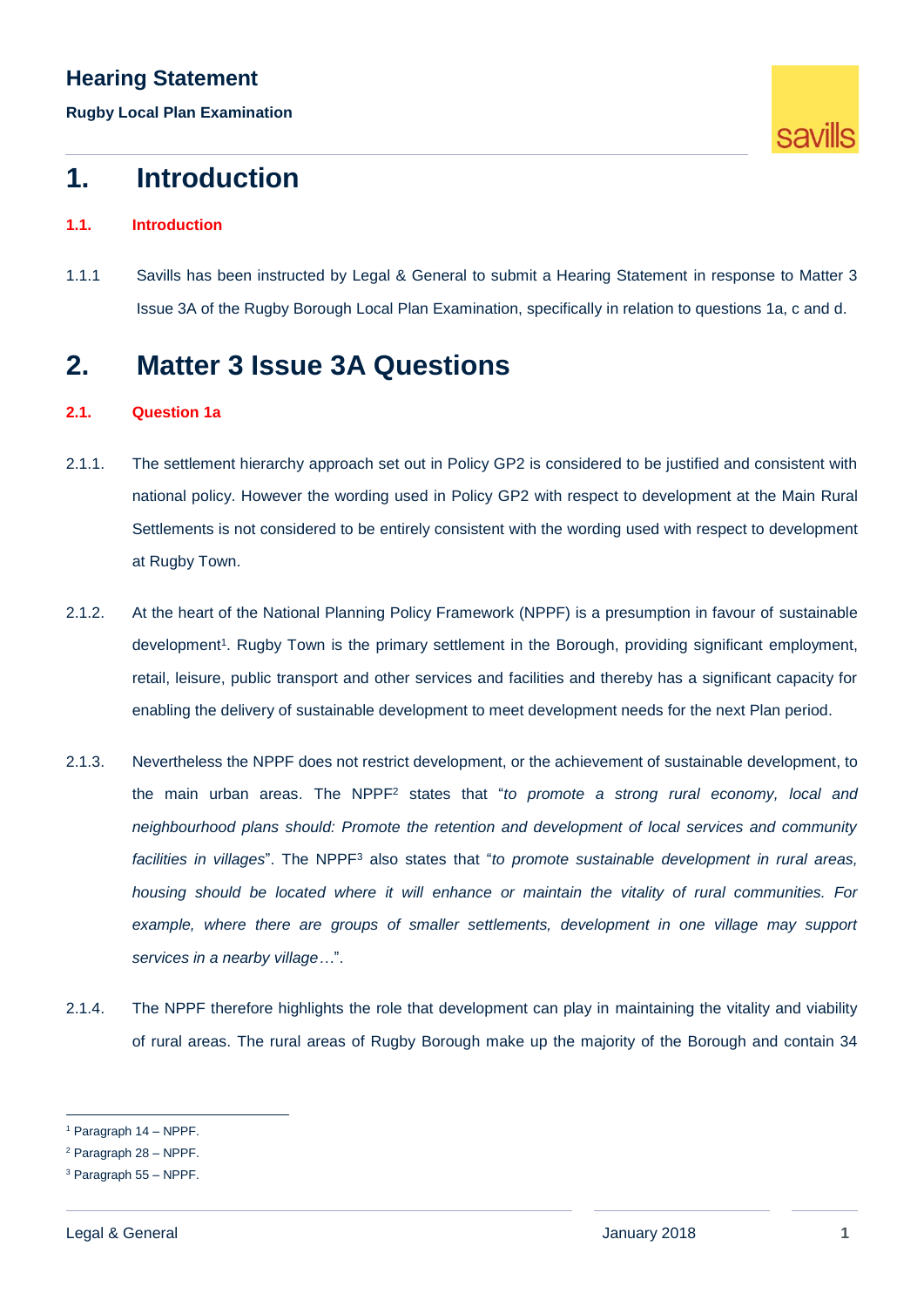## **Rugby Local Plan Examination**



defined rural settlements. The appropriate disbursal of the future development needs across the settlements of the Borough is important for the promotion of sustainable development in the Borough.

- 2.1.5. The NPPF<sup>4</sup> requires local planning authorities (LPAs) to ensure that the Local Plan is based on adequate, up-to-date and relevant evidence. The choice of the second tier Main Rural Settlements has been evidenced by the Rural Sustainability Study<sup>5</sup>, which makes it clear which of the rural settlements have the greatest level of provision of / access to services, particularly essential services (village hall / community centre, village shop / convenience store, post office, doctor's surgery, pharmacy and primary school) and therefore represent the most sustainable locations for accommodating and allocating development in the rural area. Development in these locations will assist with supporting the sustainability and maintenance of the existing services and support the local community.
- 2.1.6. However it should be noted that Policy GP2 states that development at Rugby Town will be permitted within existing boundaries and as part of allocated Strategic Urban Extensions (SUEs), which is in recognition of the proposal to not include the SUEs within the defined Rugby Town settlement boundary, whilst also stating that development will only be permitted within the existing boundaries of the Main Rural Settlements. This is considered to be inconsistent because the emerging Local Plan currently proposes to not include the previously developed Wolvey Campus allocation DS3.14 within the Wolvey village settlement boundary. The current wording in Policy GP2 therefore does not acknowledge that all proposed Main Rural Settlement allocations are not proposed to be included within the settlement boundaries.
- 2.1.7. The NPPF recognises that applications for planning permission must be considered in accordance with the development plan unless material considerations indicate otherwise $<sup>6</sup>$  and also permits limited infilling</sup> or the partial or complete redevelopment of previously developed sites<sup>7</sup> . In order for the requirements of the NPPF to be reflected throughout the Local Plan it is important for the policy provisions within the Local Plan to be consistent. The proposed minor modifications included within LP54A<sup>8</sup> do not resolve these concerns. The following changes to the wording of Policy GP2 are therefore proposed (emphasis added):

<sup>4</sup> Paragraph 158 – NPPF.

<sup>5</sup> Rugby Borough Council Rural Sustainability Study (November 2015).

 $6$  Paragraph 11 – NPPF.

<sup>7</sup> Paragraph 89 – NPPF.

<sup>&</sup>lt;sup>8</sup> Examination Document LP54A – Table of Suggested Changes (Updated 4 December 2017).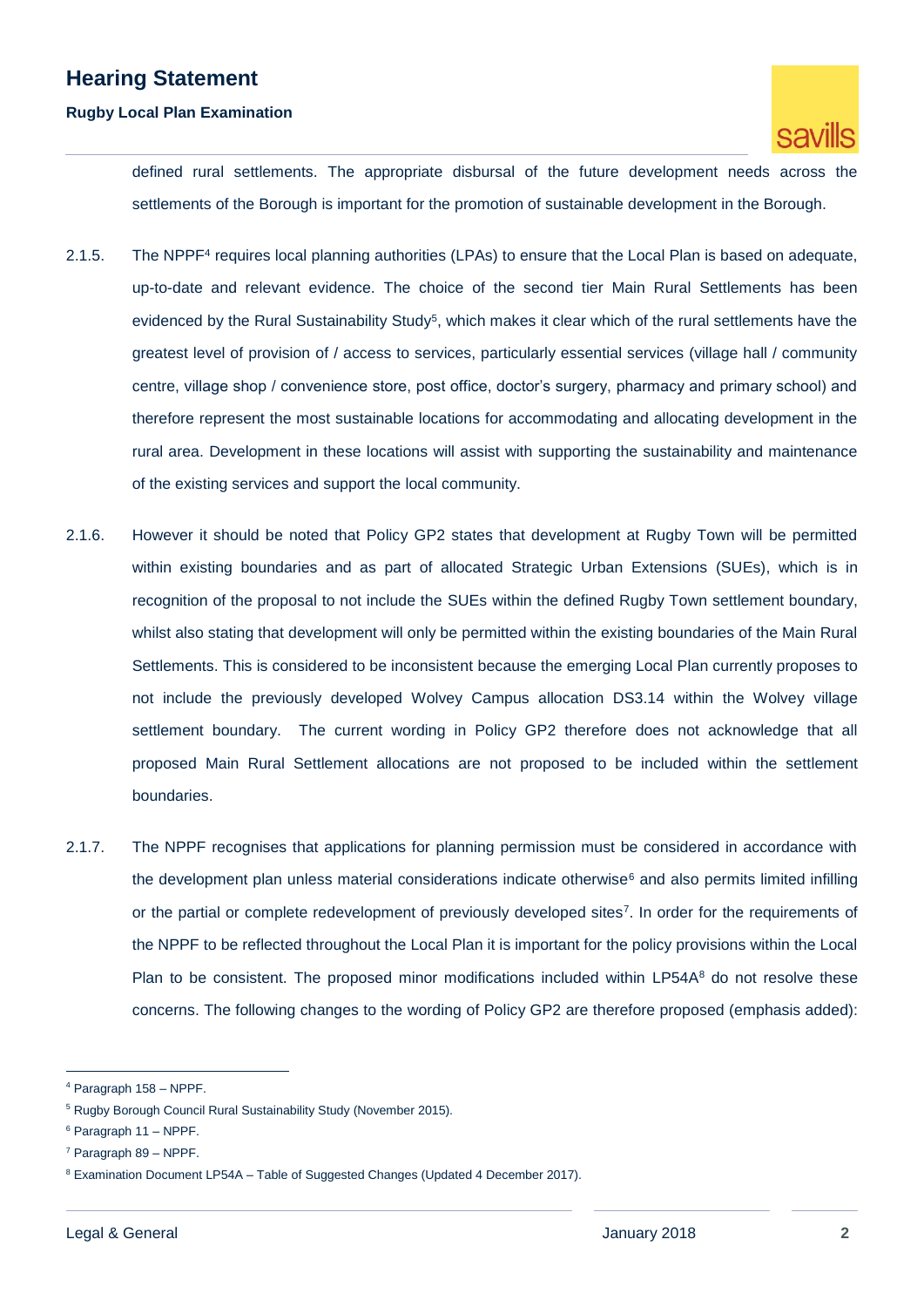### **Rugby Local Plan Examination**



*"Development will be permitted within the existing boundaries of all Main Rural Settlements and on allocated sites".* 

- 2.1.8. It is recognised that these comments will also need to be considered as part of the Stage 2 Examination discussion in relation to specific housing allocations.
- <span id="page-4-0"></span>**2.2. Question 1b**
- 2.2.1. No comment.
- <span id="page-4-1"></span>**2.3. Question 1c**
- 2.3.1. The broad location and spatial distribution of proposed site allocations between different settlements and parts of the Borough to meet the Borough's development needs, as presented in Policies DS3 and DS4, is considered to be consistent with the Policy GP2 settlement hierarchy insofar as the most sustainable settlement in the Borough, Rugby Town, receives the greatest apportionment of development and Main Rural Settlements receive a proportion of the development provision. This reflects the contribution that development at Main Rural Settlements bring to achieving a balanced approach to sustainable development across the Borough, as highlighted in the response to question 1a. Development is therefore being focussed at the most sustainable settlements in the Borough.
- 2.3.2. The allocation of smaller sites at the Main Rural Settlements will also enable housing delivery to be brought forward during the first 5 years of the Plan period (post adoption) which would correspond with the expected initial period of delay in bringing forward development on the large strategic sites.
- 2.3.3. It is considered that the broad quantum of development apportioned to Wolvey in Policy DS3 can be supported by the existing key services and facilities available in the village, but will also provide additional people, investment and increased spending power to support the ongoing vitality and viability of these services and facilities and the rural community as a whole. LP01<sup>9</sup> also highlights that infrastructure and services will be available to support additional development at Wolvey. This is consistent with the approach to encouraging sustainable development in rural areas set out in the NPPF<sup>10</sup>. Additional housing development at Wolvey will also assist with meeting the housing needs of the rural population in this area.

<sup>&</sup>lt;sup>9</sup> Examination Document LP01 – Publication Local Plan Appendix 3 – Infrastructure Delivery Plan.

<sup>10</sup> Paragraph 55 – NPPF.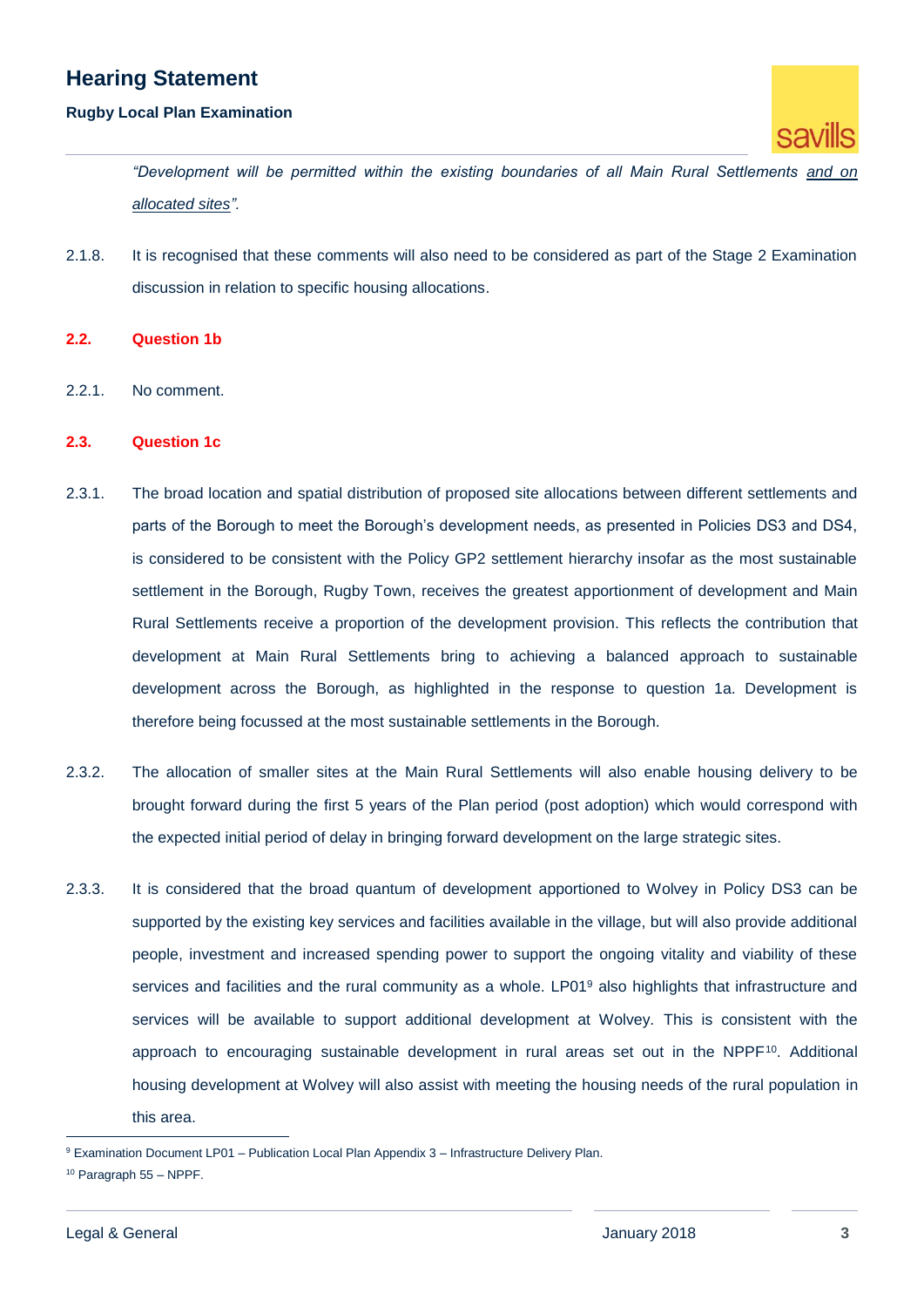## **Rugby Local Plan Examination**



- 2.3.4. Representations have been submitted previously to demonstrate that the Wolvey Campus site (DS3.14), which is a previously developed site within the Green Belt, is suitable for residential development based on a range of considerations, including:
	- Impact on best and most versatile agricultural land;
	- The accepted principle for redeveloping previously developed land in the Green Belt<sup>11</sup>;
	- $\bullet$  The fact that the site is not recognised as a Strategically Significant Employment Site in LP12<sup>12</sup> and is not a location where the LPA is seeking to direct employment land;
	- The site will become vacant and available for redevelopment to residential use within the first 5 years of the Plan period (post adoption);
	- Market evidence demonstrating that there will be little demand for employment sites of this type in this location;
	- The site is already served by all existing main utilities, has an existing vehicular access and as highlighted in LP50<sup>13</sup> is accessible to all village services in Wolvey:
	- The development would provide some betterment to the existing highway network compared with the existing use $14$ ;
	- Is not subject to, or considered to significantly impact on, existing environmental designations: and
	- $\bullet$  Is shown to be only of a medium landscape sensitivity with urbanising influences in LP35<sup>15</sup>, performs only a lower functioning element of Green Belt, which does not contribute to the fundamental purpose of Green Belt and is visually well contained through robust defensible boundaries.
- 2.3.5. The Wolvey Campus site is capable of accommodating the proposed allocation capacity of up to 85 dwellings, thereby justifying the proposed inclusion of this site to support the broad location and spatial distribution of development to Wolvey in Policy DS3. Nevertheless, as demonstrated in the Preferred Options representations, it is considered that it is neither necessary nor justified to limit the capacity of the site to 85 dwellings and it is contended that the capacity can be increased to 90 dwellings. It is however

<sup>11</sup> Paragraph 89 – NPPF.

<sup>&</sup>lt;sup>12</sup> Examination Document LP12 – GL Hearn Rugby Borough Council Employment Land Study. Final Report (May 2015).

<sup>&</sup>lt;sup>13</sup> Examination Document LP50 – Wolvey Site Allocations Development Pack – Site S16/039.

<sup>&</sup>lt;sup>14</sup> Examination Document LP50 – Wolvey Site Allocations Development Pack – Site S16/039.

<sup>15</sup> Examination Document LP35 – Warwickshire County Council Landscape Sensitivity Study (August 2016) – pages 229 – 231.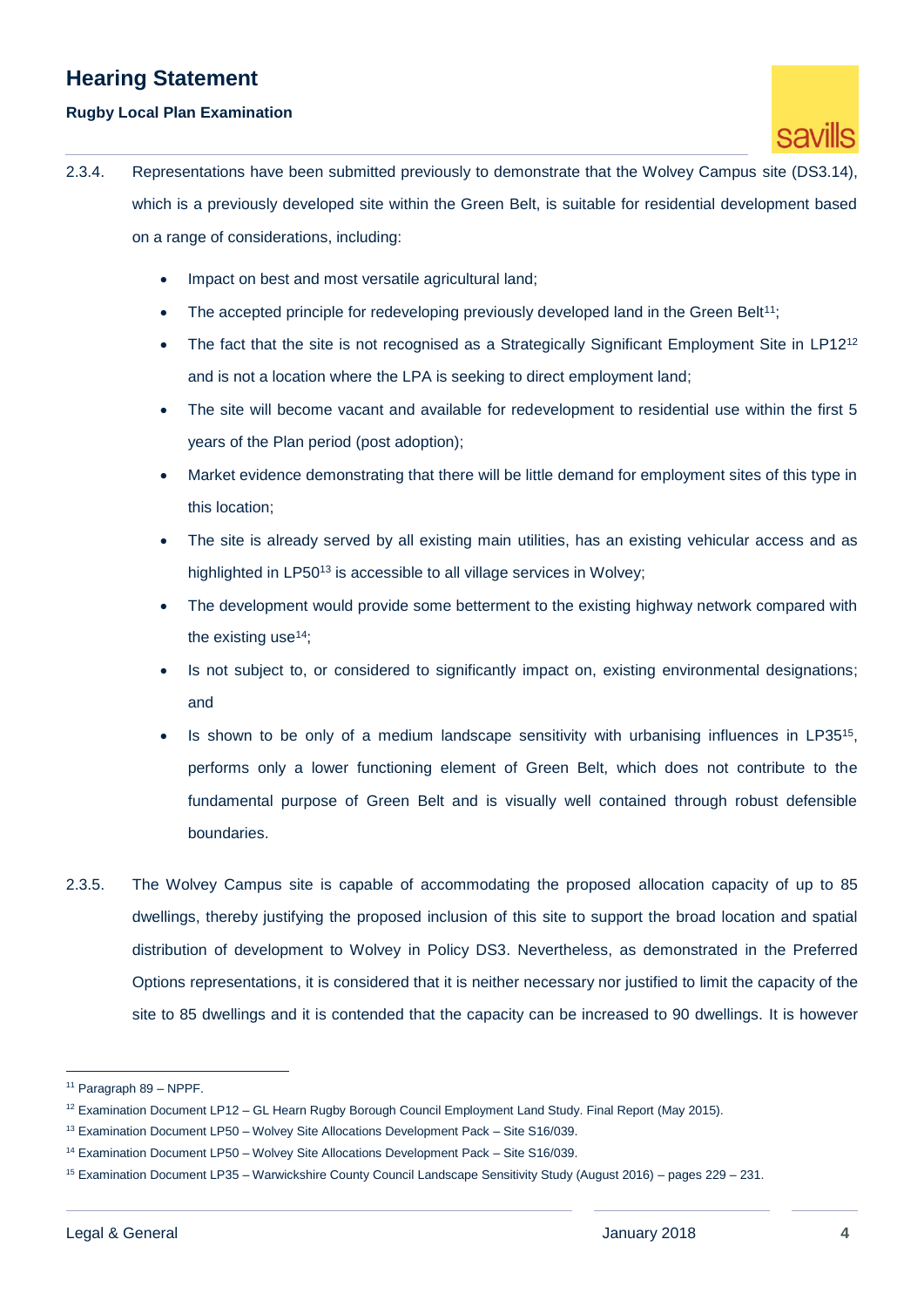#### **Rugby Local Plan Examination**



recognised that these comments will also need to be considered as part of the Stage 2 Examination discussion in relation to specific housing allocations.

#### <span id="page-6-0"></span>**2.4. Question 1d**

2.4.1. As set out in the responses to questions 1a and 1c the proposed strategy for focusing the majority of development to Rugby Town, whilst also allocating development at the Main Rural Settlements, is considered to be a robust and justified strategy for apportioning development to sustainable settlement locations across the Borough. With specific reference to the proposed development strategy for Wolvey, it is considered that the proposed approach to location and distribution of development is justified on the strength of the site-specific considerations relating to the Wolvey Campus site and supported by evidence, as identified in the response to question 1c, and by the broad conclusions of the Sustainability Appraisal (see also the response to Matter 1 Issue 1B).

## <span id="page-6-1"></span>**2.5. Questions 1e to 1k**

2.5.1. No comment.